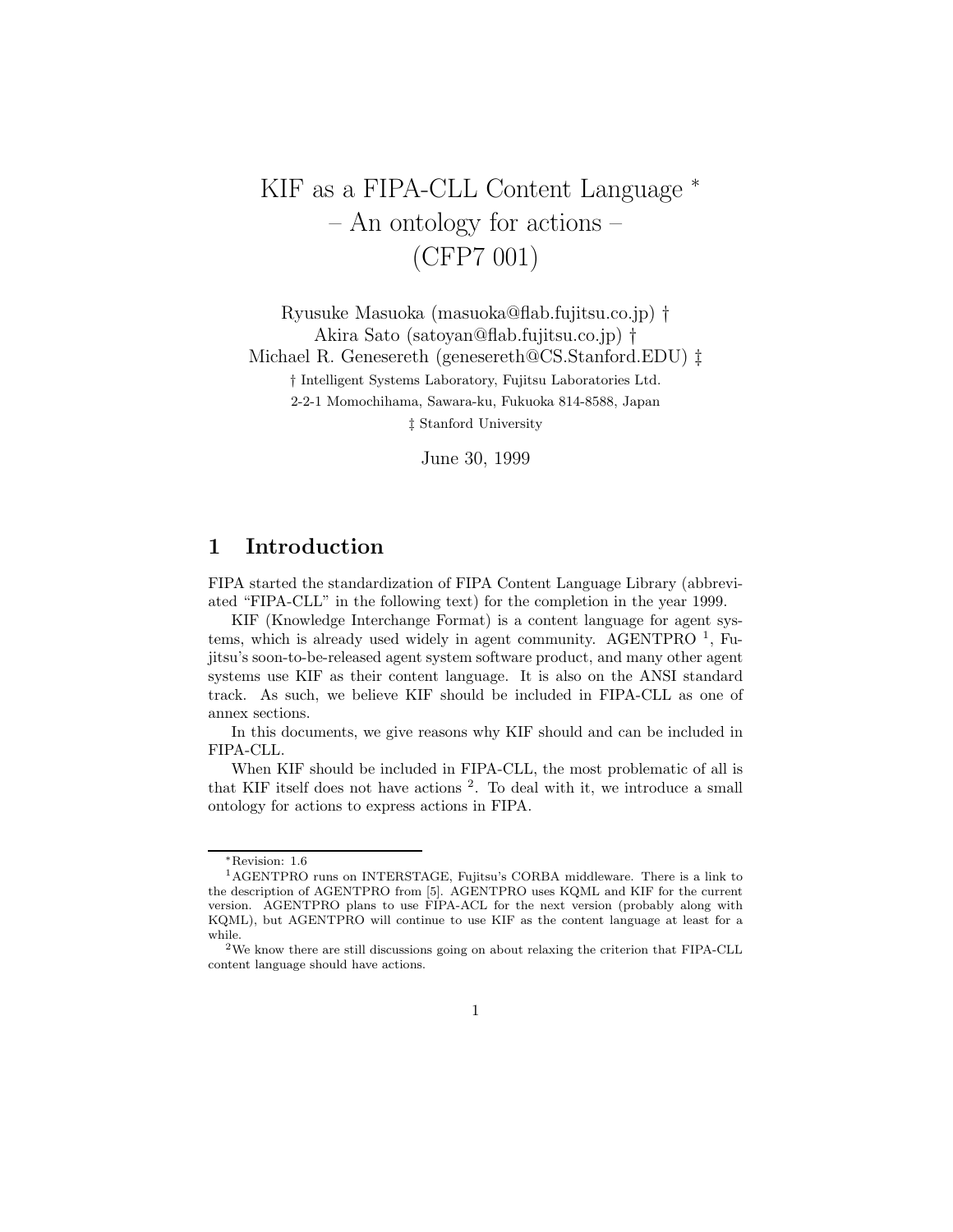### **2 Inclusion criteria and KIF**

In this section we will see how KIF can satisfy the inclusion criteria of FIPA-CLL. We have excerpted the inclusion criteria from the section 8 of [2].

- 1. A good level of syntactical development is required. A "good" level means that for example the syntax of the language should allow the implementation of an effective parser.
- 2. In the item above, there is a discussion that a content language must be able to express propositions, objects, and actions (FIPA97, Part2 section 6.3.3 Requirement 6).
- 3. A clear and intuitive (although not necessarily formal) semantics that fits with the use of FIPA-ACL must be specified. In particular, the composite semantics of ACL messages containing a communicative act which supervenes on a content expression must be specified.
- 4. Examples of the usage of such a language (a parallel with SL for instance for a better understanding of what objects, actions and propositions are etc.) are recommended.
- 5. Substantial and clear documentation must be provided. This means that the proposal must be already well structured. FIPA members are in no way responsible for translating submitted content language into an acceptable form.
- 6. The utility of such a new language should be made clear. Either the language should include functionality which is useful across a wide range of agent activities (introducing extensions or improvements on existing language) or it should directly support a single but very common agent activity (e.g., travel assistance).

We believe KIF 3.0 specification [4] gives enough foundations for the items 1 and 5

As for the item 2, KIF can represent (first-order) propositions, and it can represent objects as terms. The section 3 will give how actions are treated in KIF.

As for the item 3, the situations need to be considered are not clear for us. Therefore we left it to be discussed at the San Francisco meeting.

Examples as in the item 4 are given in the section 4.

Since KIF is already used widely in agent community, the utility in the item 6 of KIF is obvious.

## **3 Actions in KIF - an ontology for actions**

We believe the following treatment of actions in KIF is appropriate.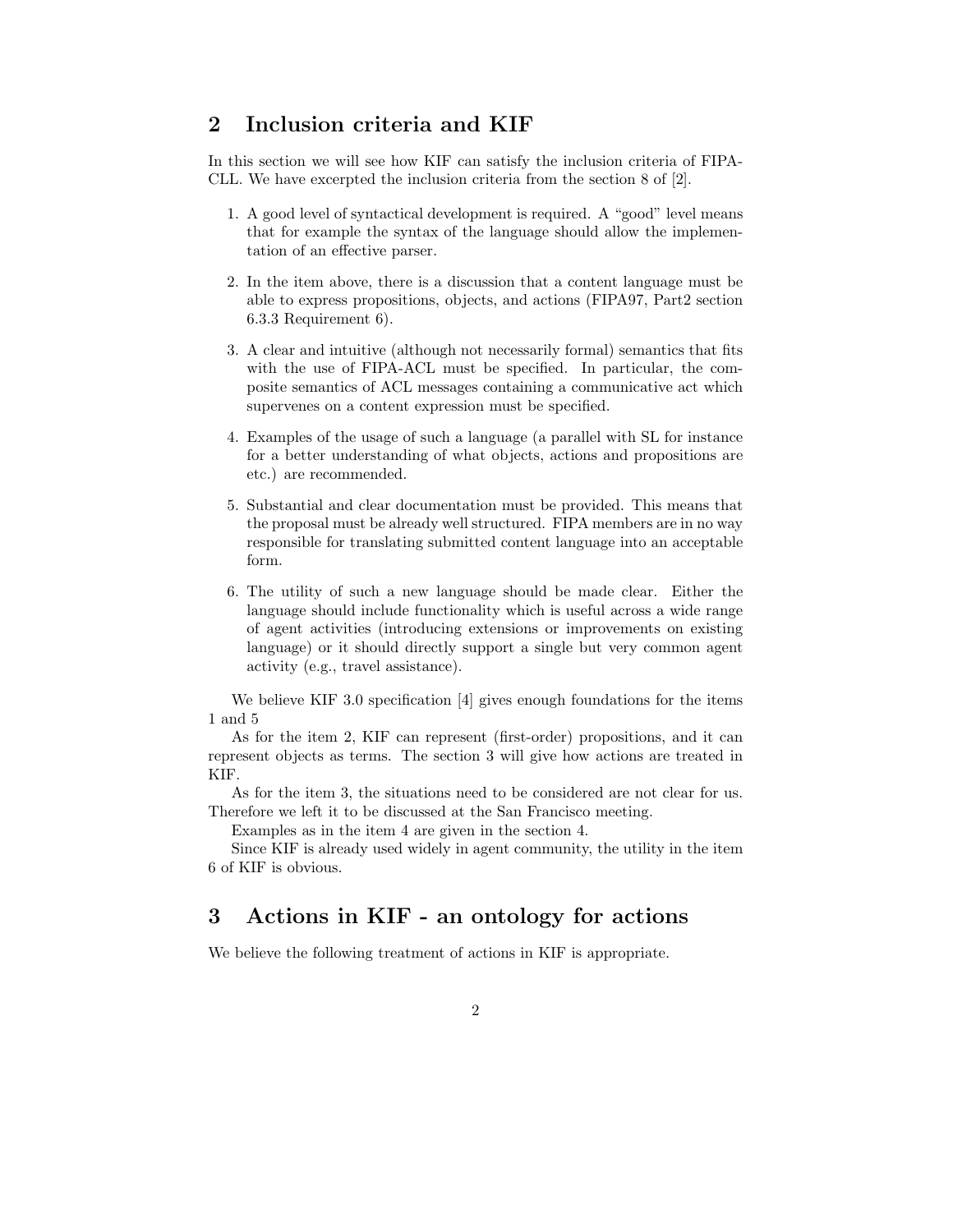We treat actions as objects in KIF. (The notion of objects in KIF is quite broad. See section 3.1 in [4].) For that purpose, we introduce a small ontology which mainly consists of function constants  $3$ .

The table 1 gives the correspondence between the terms in the ontology for the actions and the terms which appears in the definition of SLActionExpression in SL.

| KIE                           | SL.    |
|-------------------------------|--------|
| fipa-action                   | action |
| $fipa-acl-ca$                 |        |
| fipa-non-deterministic-choice |        |
| fipa-sequencing               |        |

Table 1: Actions in KIF and SL: We show the correspondence between the terms in the ontology for actions and the terms which appears in the definition of SLActionExpression in SL.

Here follows BNF definition of actions in KIF. Examples are given in the section 4. For the definition of Expression, See [4].

```
Action = "(" "fipa-action" agent Expression ")"
               | "(" "fipa-acl-ca" "'" FIPAACLCommunicativeAct ")"
               | "(" "fipa-non-deterministic-choice"
                      Action Action ")"
               | "(" "fipa-sequencing"
                      Action Action ")" .
Expression = [See \ \{cite{KIF}\}].
```
### **4 Examples**

This section gives examples of use of the ontology for actions. In the table 2, the first column gives expressions in SL and the second column gives corresponding expressions in KIF. Some examples taken from section 6.4.14 "propose" in [1].

### **5 Conclusion**

We have given reasons why KIF should and can be included in FIPA-CLL. In that, we described a small ontology for actions and how actions can be treated in KIF.

We believe that KIF has enough foundations to be included in FIPA-CLL.

<sup>3</sup>Functions are a special kind of relations in KIF.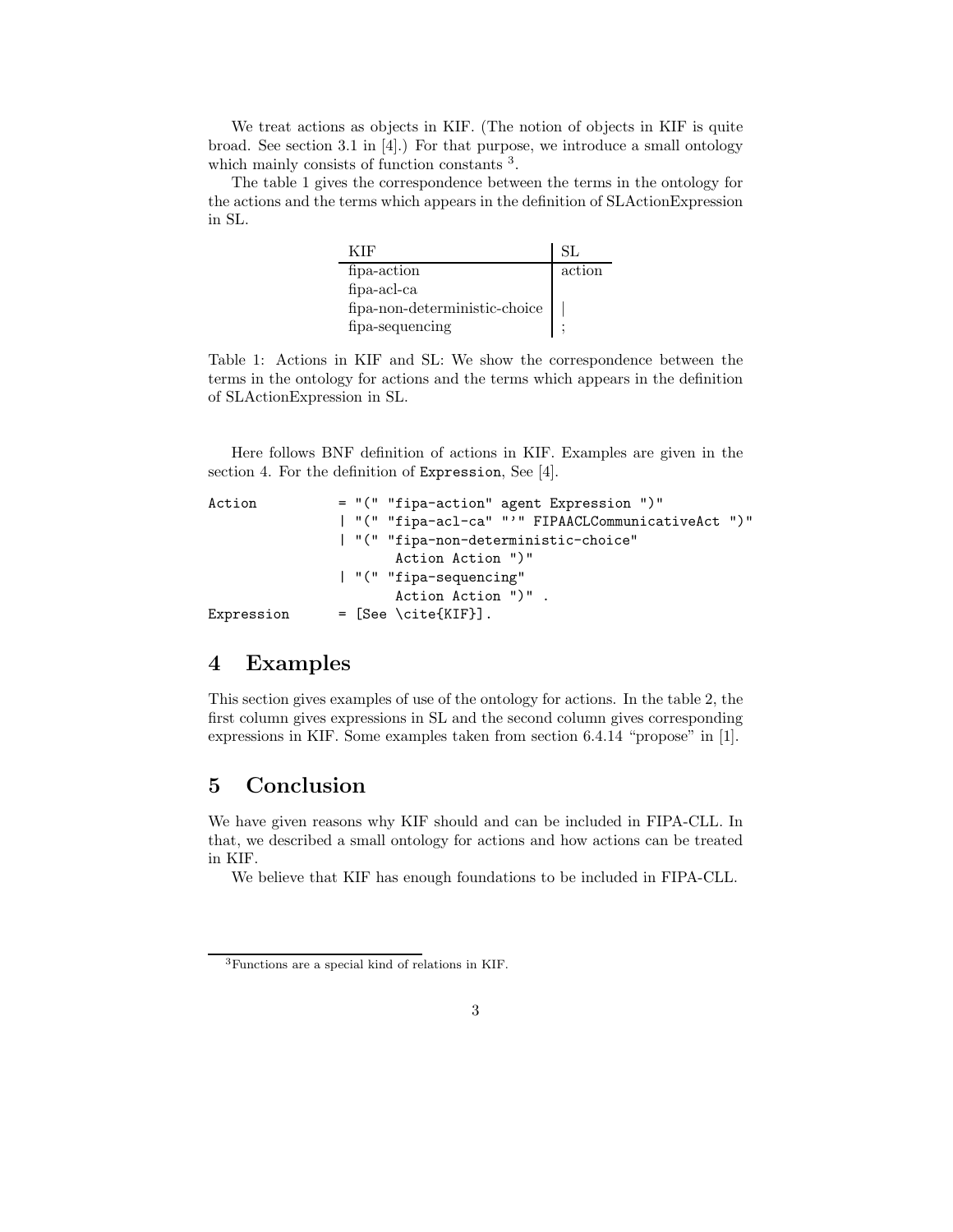| SL                                                                                                                                                    | KIF                                                                                                                                                     |
|-------------------------------------------------------------------------------------------------------------------------------------------------------|---------------------------------------------------------------------------------------------------------------------------------------------------------|
| (action j (sell plum 50))                                                                                                                             | (fipa-action j (sell plum 50))                                                                                                                          |
| (propose<br>:sender j<br>:receiver i<br>: content<br>((action j (sell plum 50))<br>(cost 200))<br>:in-reply-to proposal2<br>:language s1<br>$\lambda$ | (fipa-acl-ca<br>'(propose<br>:sender j<br>:receiver i<br>:content<br>((action j (sell plum 50))<br>(cost 200)<br>:in-reply-to proposal2<br>:language s1 |
| (  (inform : content a)<br>(inform :content b))                                                                                                       | (fipa-non-deterministic-choice<br>(fipa-action '(inform :content a))<br>(fipa-action '(inform :content b))<br>$\lambda$                                 |
| $($ ; $(inform : content a)$<br>(inform :content b))                                                                                                  | (fipa-sequencing<br>(fipa-action '(inform : content a))<br>(fipa-action '(inform : content b))<br>$\mathcal{E}$                                         |

Table 2: Examples in KIF and SL: The first column gives expressions in SL and the second column gives corresponding expressions in KIF.